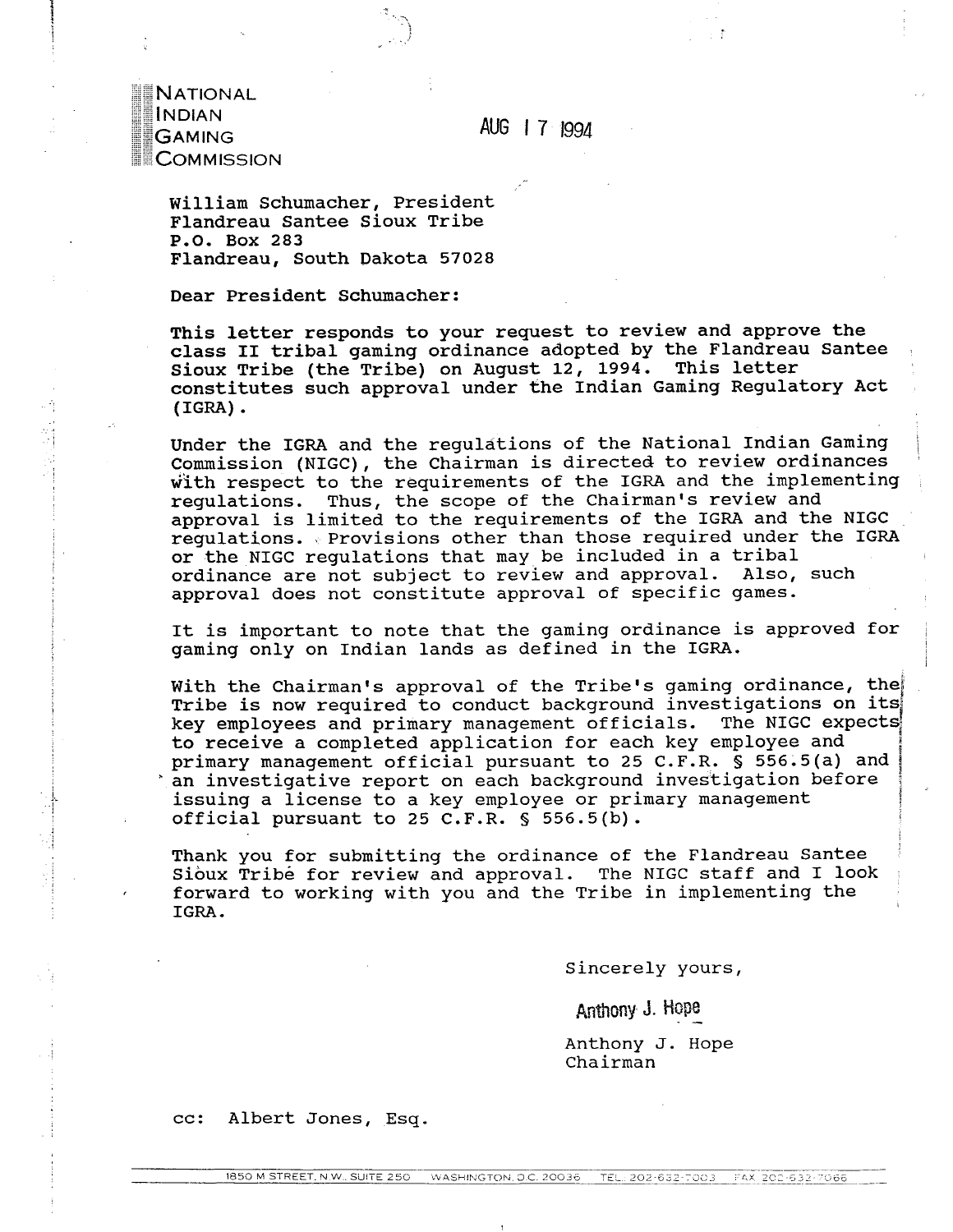

**Box 283 Flandreau, SD 57028 Phone 997-3891** 

997-3878  $\boldsymbol{F} \boldsymbol{\alpha} \boldsymbol{x}$ 

## RESOLUTION NO. 94-46

- WHEREAS, the Flandreau Santee Sioux Tribe is a federally recognized lndian tribe organized pursuant to the Indian Reorganization Act of June 18, 1934<br>(48 Stat. 984) and (25 U.S.C. Sec. 76), and a Stat.  $984)$  and  $(25 \text{ U.S.C.} \text{Sec. } 76)$ , and a Constitution and By-Laws approved March 13, 1936 by the Secretary of the lnterior and ratified by the members of the Flandreau Santee Sioux Tribe on April 4, 1936, and
- WHEREAS, the Tribe, in order to establish its Tribal organization; to conserve its Tribal property; to develop its common resources; and to promote the general welfare of its people, has ordained and established a Constitution and By-Laws, and
- WHEREAS, The Executive Committee of the Flandreau Santee Sioux Tribe is the governing body of the Tribe, and
- WHEREAS, Article VIII, Section 1 **(f)** of the Constitutiom of the Flandreau Santee Sioux Tribe grants to the Executive Committee the power to promulgate and enforce ordinances which shall be subject to review by the Secretary of the Interior, and
- WHEREAS, the Indian Gaming Regulatory Act of 1988, 25 U.S.C. 82710 et.seq. and the regulations of the National lndian Gaming Commission (NIGC) 25 C.F.R. part 501 et .seq, requires that the Tribe conduct gaming operations on Indian lands according to the requirements of the IGRA, the requlations pursuant to 25 C.F.R. part 522 et.seq. and Tribal law, and
- WHEREAS, class **11** gaming is defined at 25 C.F.R. part 502.3, and
- WHEREAS, the Flandreau Santee Sioux Tribe must submit an ordinance for the conduct of class I1 gaming pursuant to 25 C.F.R. part 522 et.seq. to the National Indian Gaming Commission.
- NOW THEREFORE BE IT RESOLVED, that the Flandreau Santee Sioux Tribe pursuant to its sover'eign governmental authority and pursuant to its Constitution and By-Laws adopts the attached Class I1 Gaming Ordinance No. 94-02 for the conduct of class II gaming on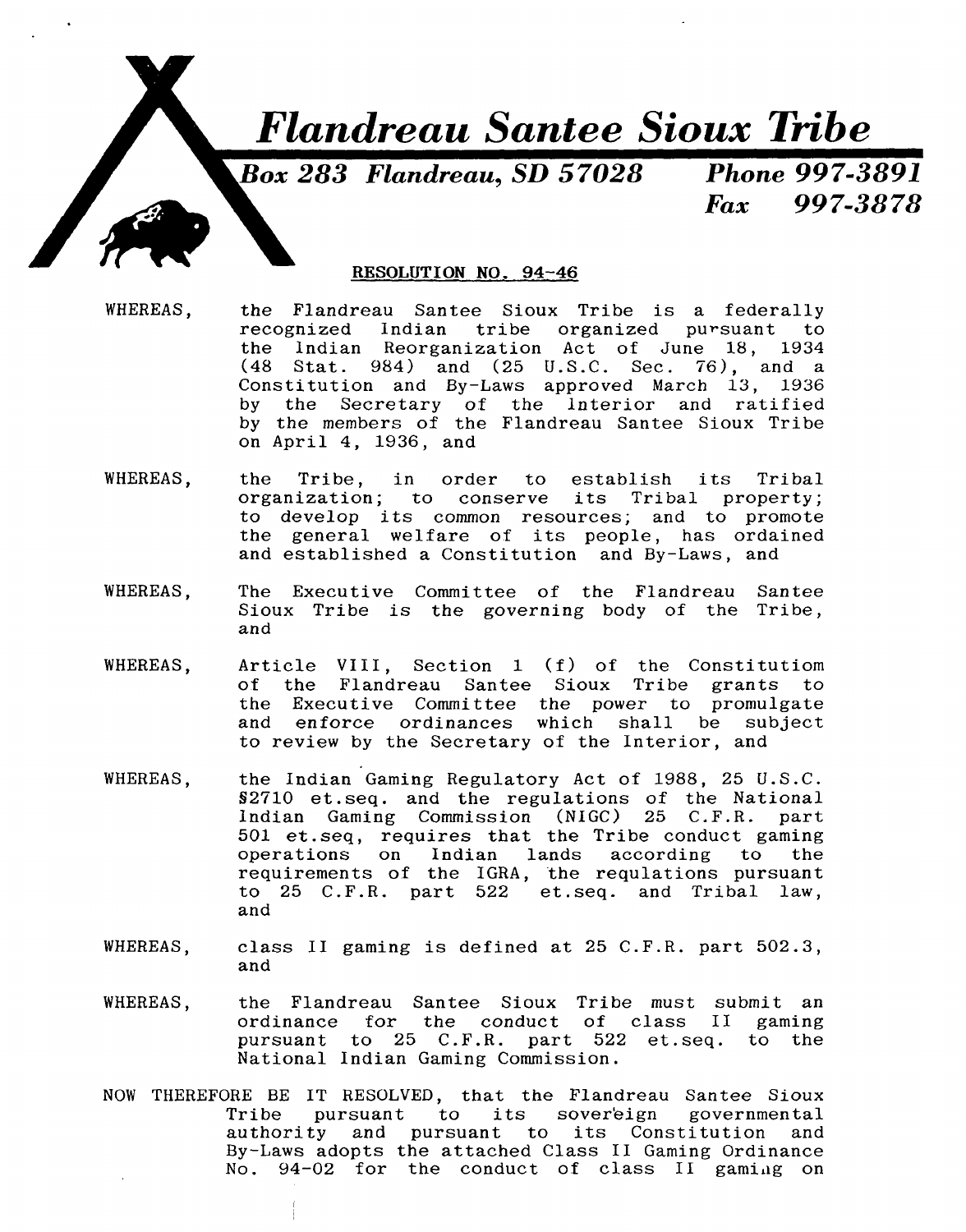lndian lands within the Flandreau Santee Sioux Tribal Reservation, subject to approval of the Indian Gaming Commission, Washington, D.C.

#### **CERTIFICATION**

The foregoing Resolution ws duly enacted and adopted by the Flandreau Santee Sioux Executive Committee at which a quorum The foregoing Resolution ws duly enacted and adopted by the Flandreau Santee Sioux Executive Committee at which a quorum was present by  $\frac{\cancel{\gamma}}{\sqrt{2}}$  for,  $\frac{\cancel{\gamma}}{\sqrt{2}}$  against,  $\frac{\cancel{\gamma}}{\sqrt{2}}$  not voting., on the  $\frac{1}{2$ 

Gordon E. Jones, Jr. William Schumacher<br>Tribal Secretary Tribal President

Tribal Secretary

'7- **2,** / // ,; /' / ,' 2 ,: *~TLCJ* 7- **,\$,~,cb,~** , T;:: **I<** ..- - **.L** .cz7;,<-

002/077

 $\ddot{\phantom{a}}$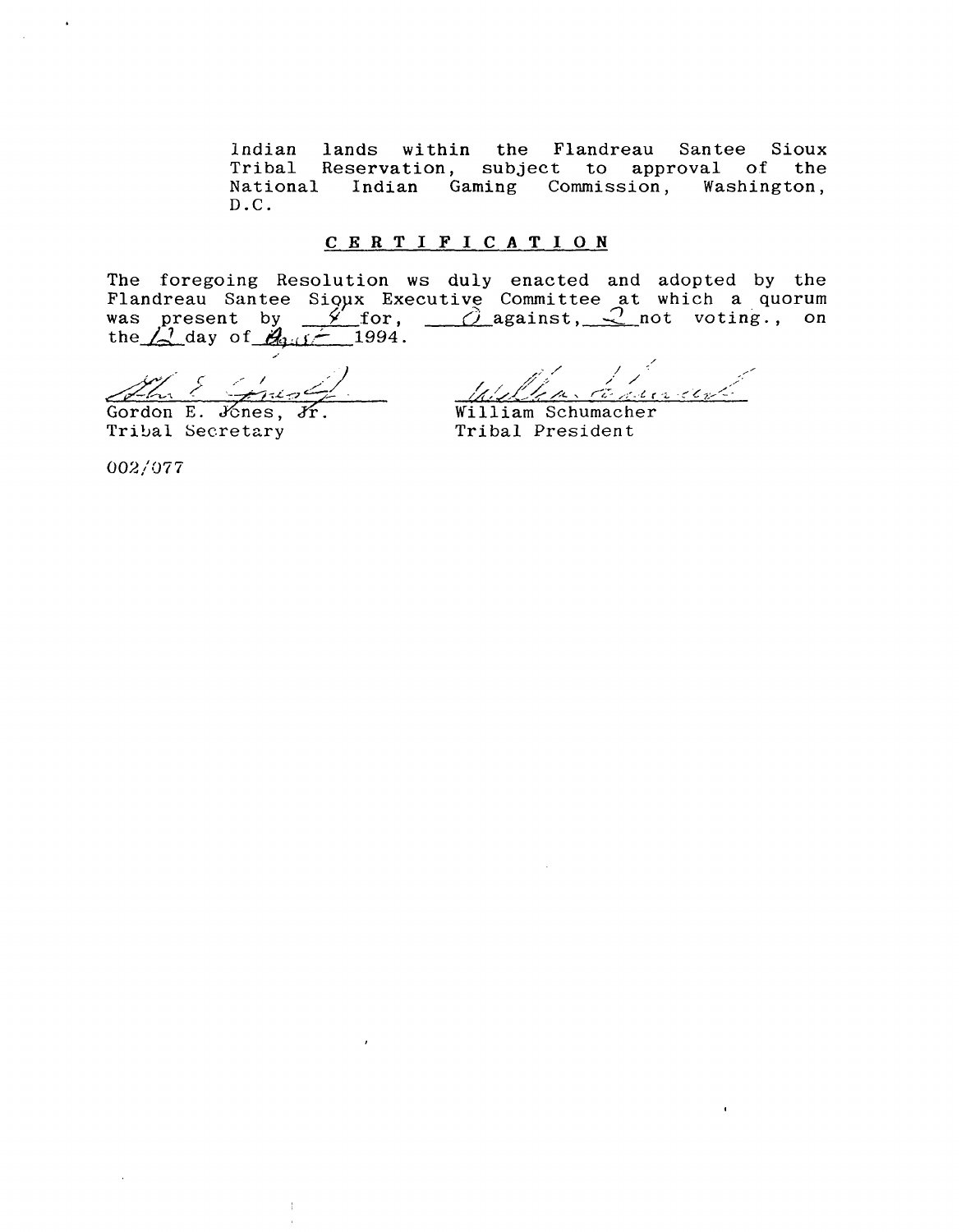# **ORIGINAL**

#### **FLANDREAU SANTEE SIOUX TRIBAL CLASS I1 GAMING ORDINANCE NO. 94-02**

#### I. **Purpose.**

The Flandreau Santee Sioux Tribe, a federally recognized Indian Tribe, organized pursuant to the Indian Reorganization Act of June 18, 1934 (48 Statute 984) and (25 U.S.C. Section 76) and a Constitution and By-Laws approved on March 13, 1936 by the Secretary of the Interior and ratified by the members of the Flandreau Santee Sioux Tribe on April 4, 1936, through the Executive Committee of the Tribe (hereinafter "Tribe") empowered by the Constitution and By-Laws pursuant to Article VIII, Section l(f) to enact ordinances, hereby enacts this ordinance in order to set the terms for class I1 gaming operations on tribal lands.

#### 11. **Gamins Authorized.**

Class I1 gaming as defined in the Indian Gaming Regulatory Act, P.L. 100-447, 25 U.S.C. Section 2703 (7) (A) ("IGRA") and by the regulations promulgated by the National Indian Gaming Commission at 25 C.F.R. Section 502.3 (as published in the Federal Register at 57 FR 12382-12393 April 9, 1992) is hereby authorized.

#### **111. Ownership of Gaming.**

The Tribe shall have the sole proprietary interest in and responsibility for the conduct of any gaming operation authorized by this ordinance.

#### IV. Use of Gaming Revenue.

A. Net revenues from Class I1 gaming shall be used only for the following purposes: **1)** to fund tribal government operations and programs; 2) to provide for the general welfare of the Tribe and its members; 3) to promote tribal economic development; donate to charitable organizations; 4) or to help fund operations of local government agencies.

B. If the Tribe elects to make per capita payments to tribal members, it shall authorize such payments solely upon approval of a plan submitted to the Secretary of the Interior under 25 U.S.C. Section 2710 (b)  $(3)$ .

#### V. **Audit.**

A. The Tribe shall cause to be conducted annually an independent audit of gaming operations and shall submit the resulting audit reports to the National Indian Gaming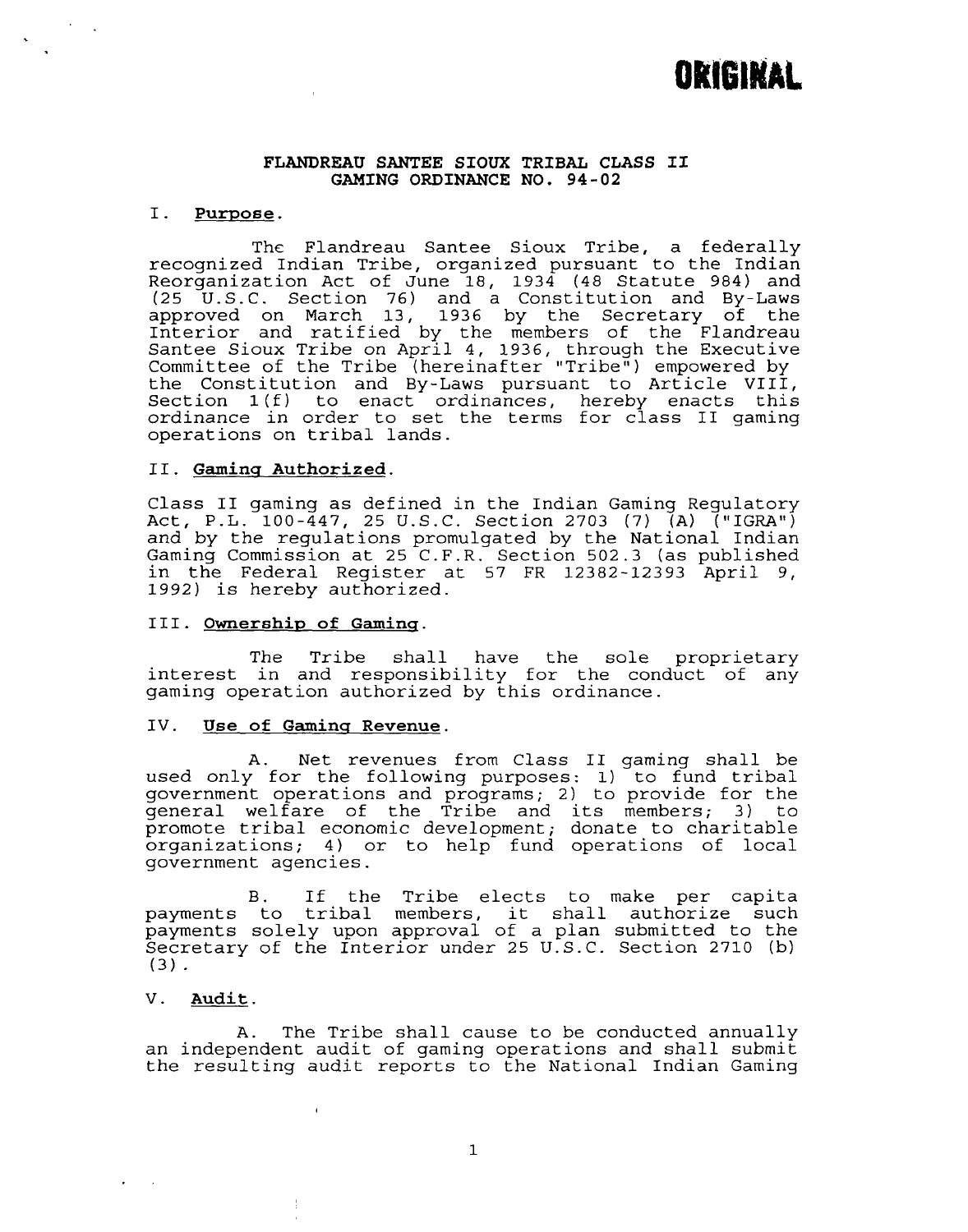#### Commission.

B. All gaming related contracts that result in the purchase of supplies, services, or concessions in excess of \$25,000.00 annually, except contracts for professional legal and accounting services, shall be specifically included within the scope of the audit that is described in subsection A. above.

#### **VI. Protection of the Environment and Public Health and Safety.**

Class I1 gaming facilities shall be constructed, maintained and operated in a manner that adequately protects the environment and the public health and safety.

#### **VII. Licenses for Key Employees and Primary Manaqement Officials.**

The Tribe shall ensure that the policies and procedures set out in this section are implemented with respect to key employees and primary management officials employed at any class **I1** gaming enterprise operated on Indian lands:

#### **A. Definitions.**

For the purposes of this section, the following definitions apply:

1. KEY employee means:

(a) A person who performs one or more of the following functions:

- $1.$ bingo caller
- $2.$ counting room supervisor
- chief of security  $3.$
- $4.$ custodian of gaming supplies or cash
- 5. floor manager
- 6. pit boss

Ť

- $7.$ dealer
- 8. croupier
- $9.$ approver of credit, or
- custodian of gaming devices including persons 10. with access to cash and accounting records with such devices,
- **(b)** if not otherwise included, any other person whose total cash compensation is in excess of \$50,000.00 per year, or

(c) if not otherwise included, the four most highly compensated persons in the gaming operation.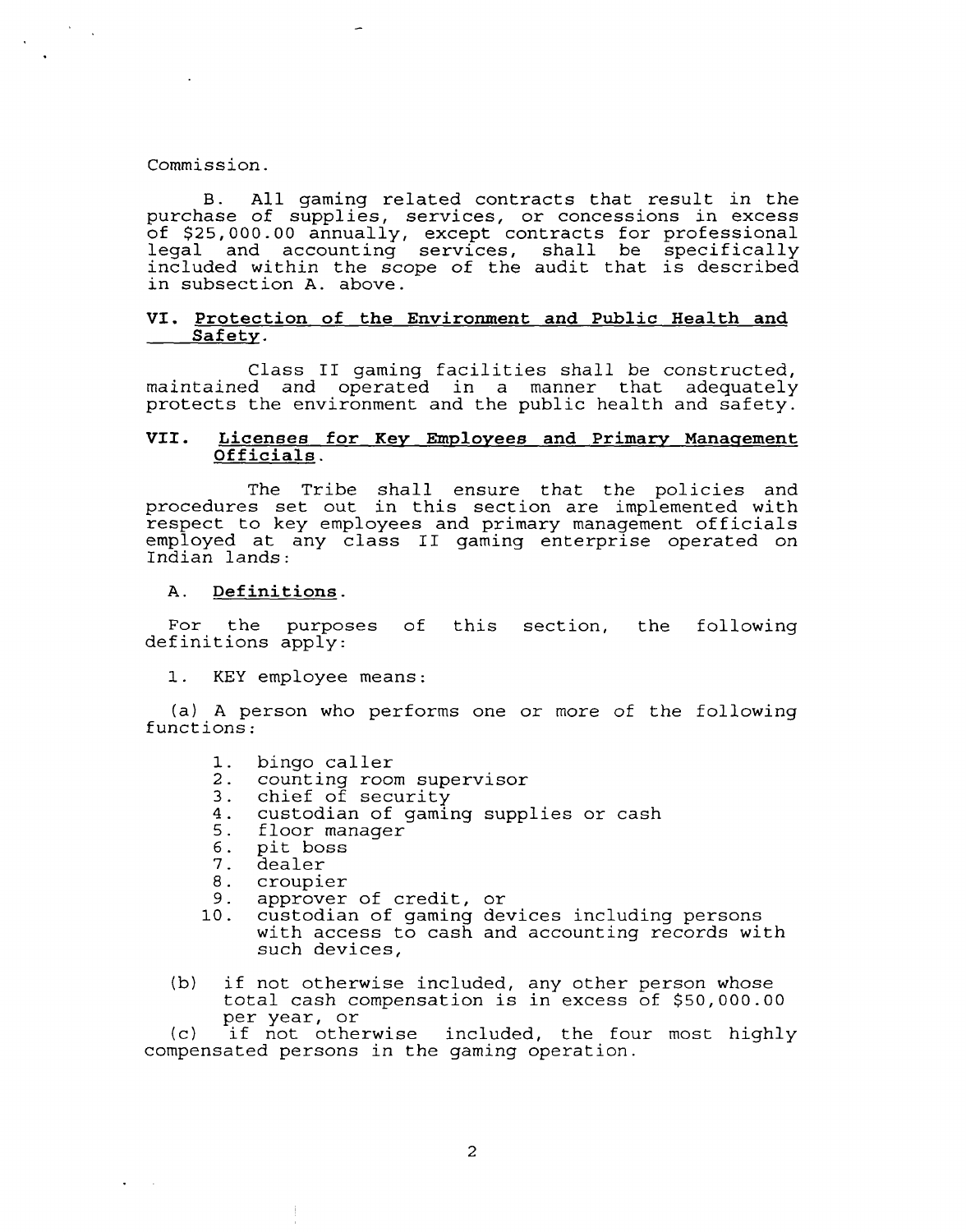2. Primary Management Official Means

(a) The person having management responsibility for a management contract.

**(b)** Any person who has authority:

1. to hire and fire employees; or

2. to set up working policy for the gaming operation; or

(c) The chief financial officer or other person who has financial management responsibility.

#### В. **Application Forms.**

1. The following notice shall be placed on the application form for a key employee or a primary management official before that form is filled out by an applicant:

**In compliance with the Privacy Act of 1974, the following information is Solicitation information on this form is authorized by 25 U.S.C. 2701 at. seq. The purpose of the requested information is to determine the eligibility of individuals to be employed in a gaming operation. The information will be used by National Indian Gaming Commission members and staff who have need for the information in the performance of their official duties. The information may be disclosed to appropriate Federal, Tribal, State, local, or foreign law enforcement and regulatory agencies when relevant to**  regulatory **investigations or prosecutions or when pursuant to a requirement by a tribe or the National Indian Gaming Commission in connection with the hiring or firing of an employee, the issuance or revocation of a gaming license, or investigations of activities while associated with a tribe or a gaming operation. Failure to consent to the disclosures indicated in this notice will result in a tribe's being unable to hire you in a primary management official or key employee position.** 

The disclosure of your Social Security Number (SSN) id voluntary. However, failure to supply a SSN may result in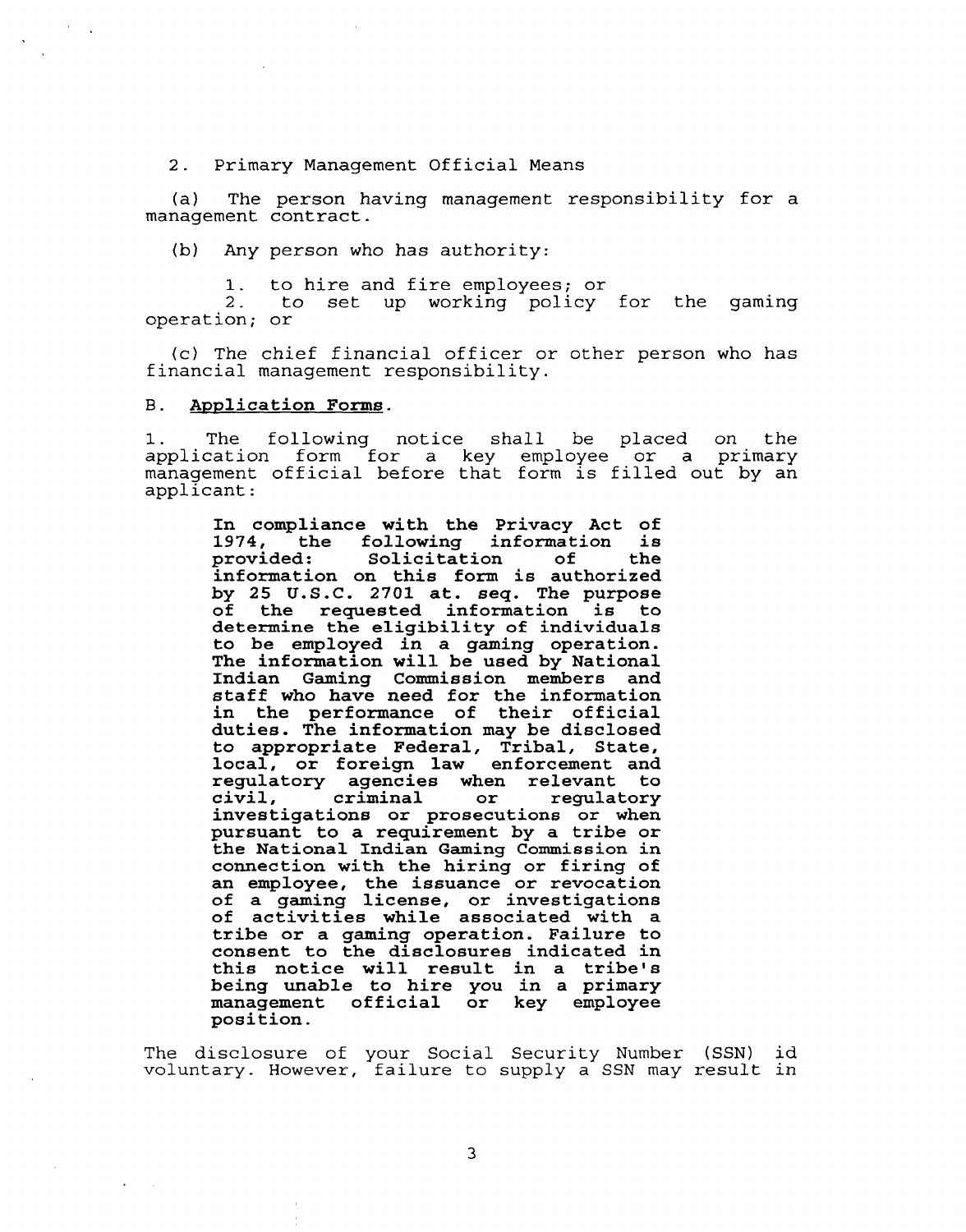errors in processing your application.

2. Existing key employees and primary management officials shall be notified in writing that they shall either:

a. complete a new application form that contains a Privacy Act notice; or

b. sign a statement that contains the Privacy Act notice and consent to the routine uses described in that notice.

3. The following notice shall be placed in the application form for a key employee or a primary official before that form is filled out by an applicant.

**A false statement on any part of your application may be grounds for not hiring you, or for firing you after begin work. Also, you may be punished by fine or imprisonment. (U.S. Code, Title 18, Section 1001).** 

4. The Tribe shall notify in writing existing key employees and primary management officials that they shall either:

a. complete a new application form that contains a notice regarding false statements; or

b. sign a statement that contains the notice regarding false statements.

#### **C.** Background Investigations.

1. The Tribe shall request from each primary management official and from each key employee all of the following information:

a. full name, other names used (oral or written), social security number(s), birthdate, place of birth, citizenship, gender, all languages (spoken or written);

b. currently and for the previous five years: business and employment positions held, ownership interests in those businesses, business and residence addresses, and driver's license numbers;

c. the names and current addresses of at least three personal references who were acquainted with the applicant during each period of residence listed under paragraph **(I)** (b) of this section;

 $\overline{4}$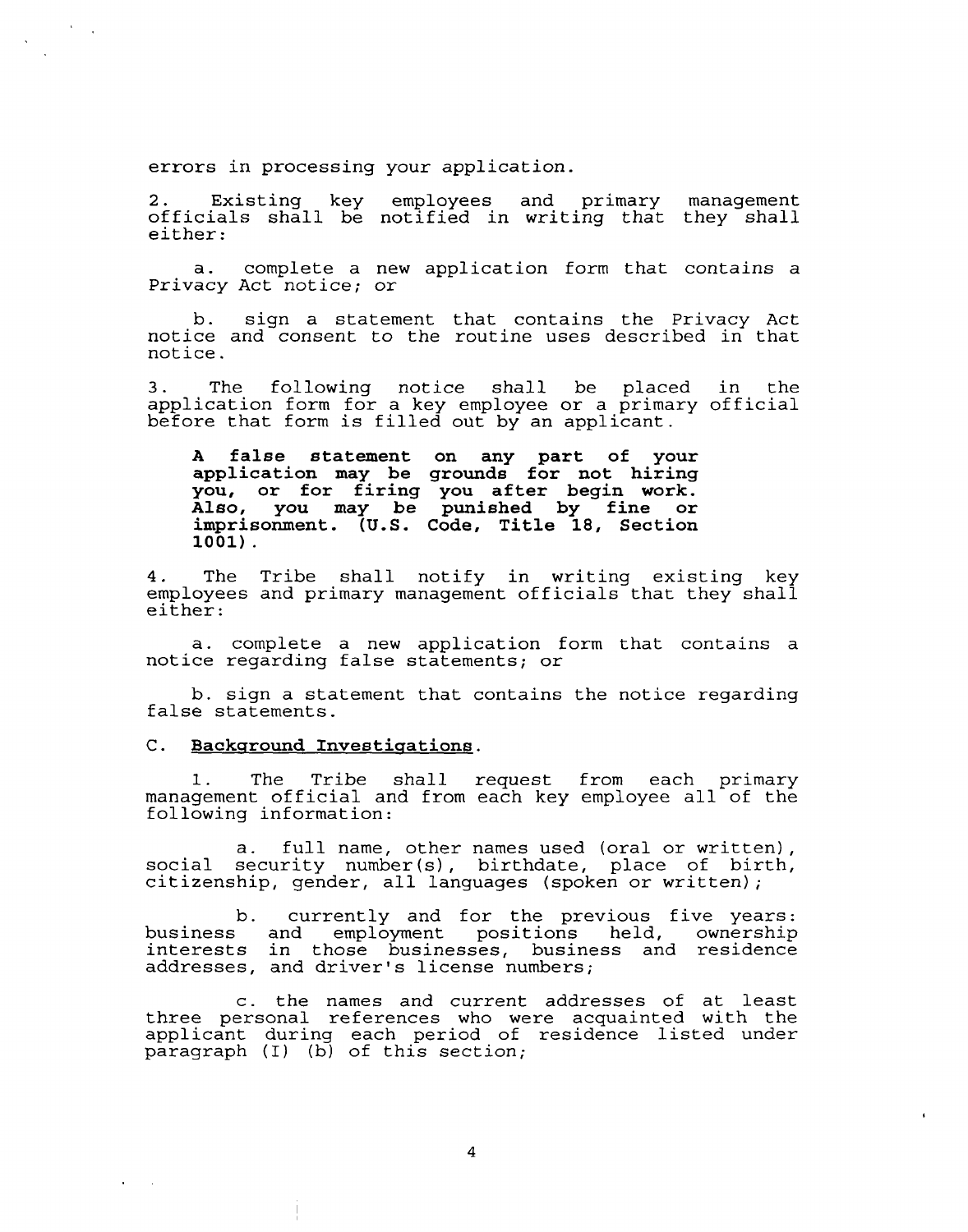d. current business and residence telephone numbers ;

e. a description of any existing and previous business relationships with the gaming industry generally, including ownership interests in those businesses;

f. the name and address of any licensing or regulatory agency with which the person has filed an application for a license or permit related to gaming, whether or not such license or permit was granted;

g. for each felony for which there is an ongoing prosecution for a conviction, the charge, the name and address of the Court involved, and the date and disposition if any;

h. for each misdemeanor conviction or ongoing misdemeanor prosecution (excluding minor traffic violations), within (ten) 10 years of the date of the application, the name and address of the Court involved and the date and disposition.

i. for each criminal charge (excluding minor traffic charges), whether or not there is a conviction, if such criminal charge is within ten (10) years of the date of the application and is not otherwise listed pursuant to paragraph **(1) (h)** or (1) **(i)** of this section, the criminal charge, the name and address of the court involved and the date and disposition;

j. the name and address of any licensing or regulatory agency with which the person has filed an application for an occupational license or permit, whether or not such license or permit was granted;

k. a current photograph;

1. any other information the Tribe deems relevant; and

m. fingerprints consistent with procedures adopted by the Tribe according to 25 C.F.R. Section 522.2  $(h)$ .

2. The Tribe shall conduct an investigation sufficient to make a determination under subsection D. below. In conducting a background investigation, the Tribe, or its agent shall keep confidential the identity of each person interviewed in the course of the investigation.

**Elisibility Determination.**  $D.$ 

5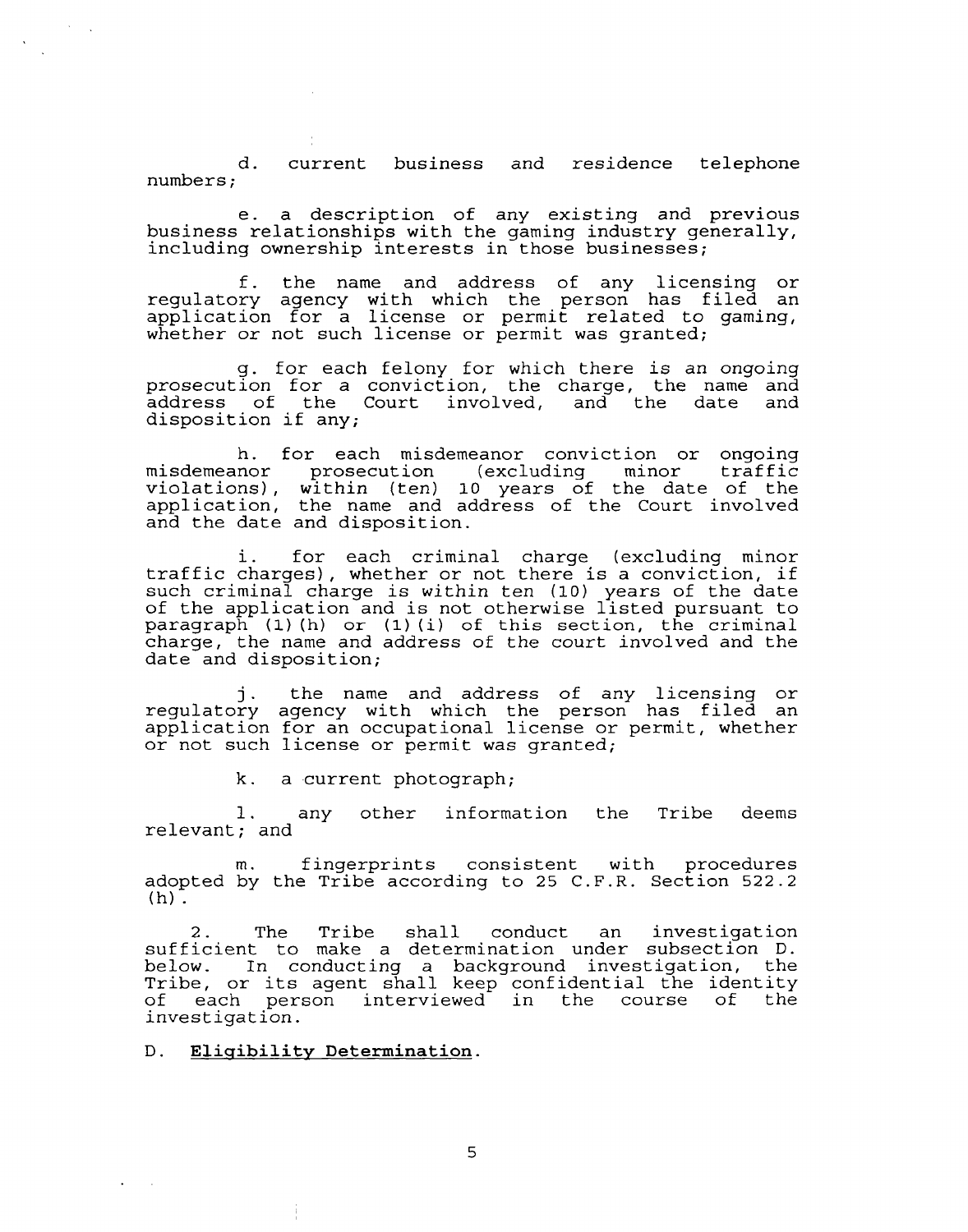The Tribe shall review a person's prior activities, criminal record, if any, and reputation, habits and associations to make a finding concerning the eligibility of a key employee or primary management official for employment in a gaming operation. If the Tribe determines that employment of the person poses a threat to the public interest or to the effective regulation of gaming, or creates or enhances dangers of unsuitable, unfair, or illegal practices and methods and activities in the conduct of gaming, a tribal gaming operation shall not employ that person in a key employee or primary management official position.

#### **E. Procedures for Forwardins Applications and Reports for Key Employees and Primary Manasement Officials to the National Indian Gamins Commission.**

1. When a key employee or primary management official begins work at a gaming operation authorized by this Ordinance, the Tribe shall forward to the National Indian Gaming Commission a completed application for employment and conduct the background investigation and make the determination referred to in subsection D. of sect ion.

2. The Tribe shall forward the report referred to in subsection F. of this section to the National Indian Gaming Commission within sixty (60) days after an employee begins work or within sixty (60) days of the approval of this ordinance by the Chairman of the National Indian Gaming Commission.

3. The gaming operation shall not employ as a key employee or primary management official a person who does not have a license after ninety (90) days.

#### **F. Report to the National Indian Gamins Commission:**

- 1. Pursuant to the procedures set out in subsection E of this section, the Tribe shall prepare and forward to the National Indian Gaming Commission an investigative report on each background investigation. An investigative report shall include all of the following:
	- a. steps taken in conducting a background investigation;

 $\mathbf{r}$ 

- b. results obtained;
- c. conclusions reached; and
- d. the basis for those conclusions.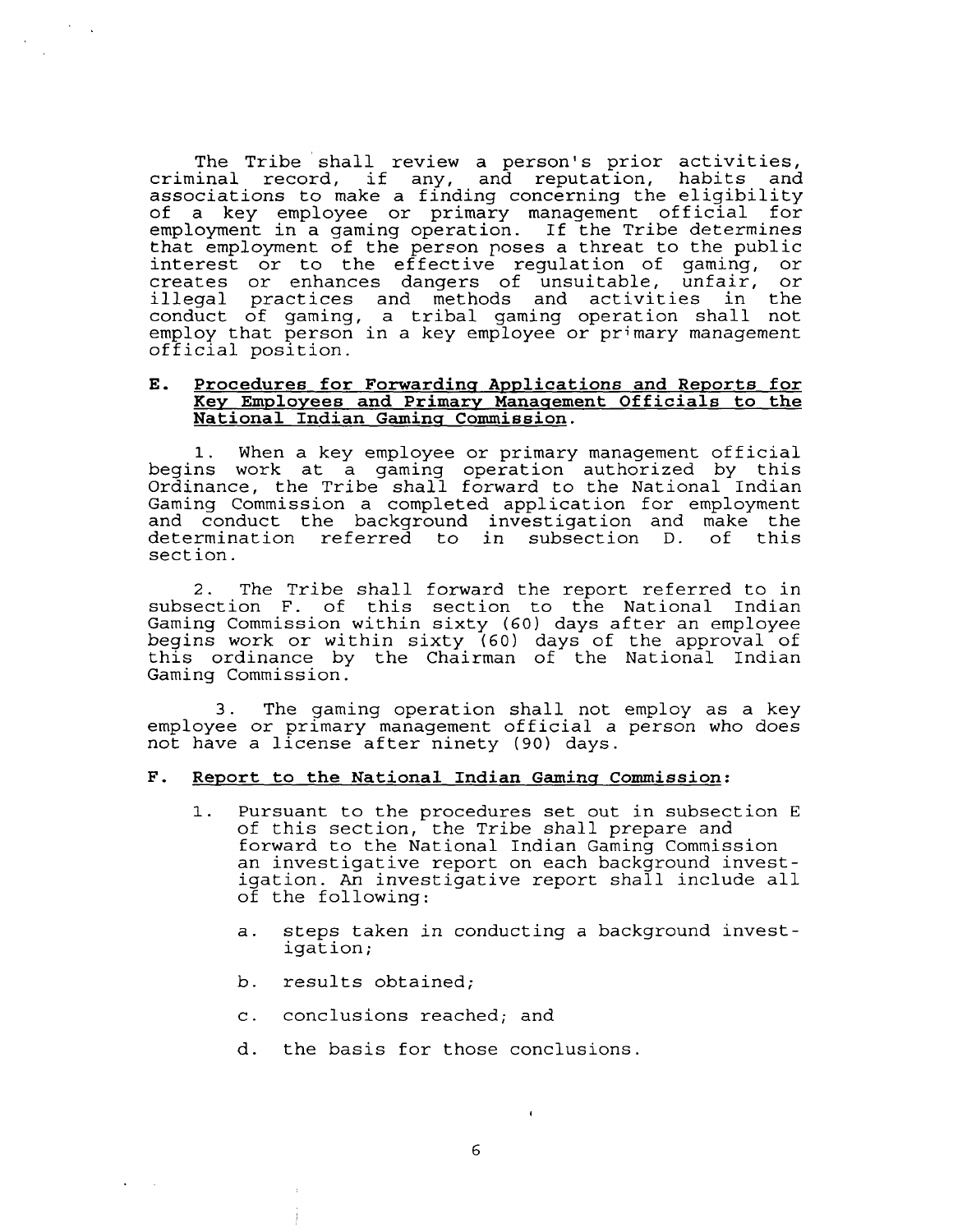- 2. The Tribe shall submit, with the report, a copy of the eligibility determination made under section D of this section.
- 3. If a license is not issued to an applicant, the Tribe :
	- a. shall notify the National Indian Gaming Commission; and
	- b. may forward copies of is eligibility determination and investigative report (if any) to the National Indian Gaming Commission for the inclusion in the Indian Gaming Individuals Records System.
- 4. With respect to key employees and primary management officials, the Tribe shall retain applications for employment and reports (if any) of background investigations for inspection by the Chairman of the National Indian Gaming Commission or his or her designee for no less than three **(3)**  years from the date of termination of employment.

# G. **Grantinq a Gaminq License.**

- If, within a thirty (30) day period after the Na- $1.$ tional Indian Gaming Commission receives a report, the National Indian Gaming Commission notifies the Tribe that it has no objection to the issuance of a license pursuant to a license application filed by a key employee or a primary management official for whom the Tribe has provided an application and investigative report to the National Indian Gaming Commission, the Tribe may issue a license to such applicant.
- 2. The Tribe shall respond to a request for additional information from the Chairman of the National Indian Gaming Commission concerning a key employee or a primary management official who is the subject of a report. Such a request shall suspend the thirty (30) day period under paragraph G. 1. of this section until the Chairman of the National Indian Gaming Commission receives the additional Information.
- 3. If, within the thirty (30) day period described above, the National Indian Gaming Commission provides the Tribe with a statement itemizing objections to the issuance of a license to a key employee or to a primary management official for whom the Tribe has provided an application and investigative report to the National Indian Gaming

7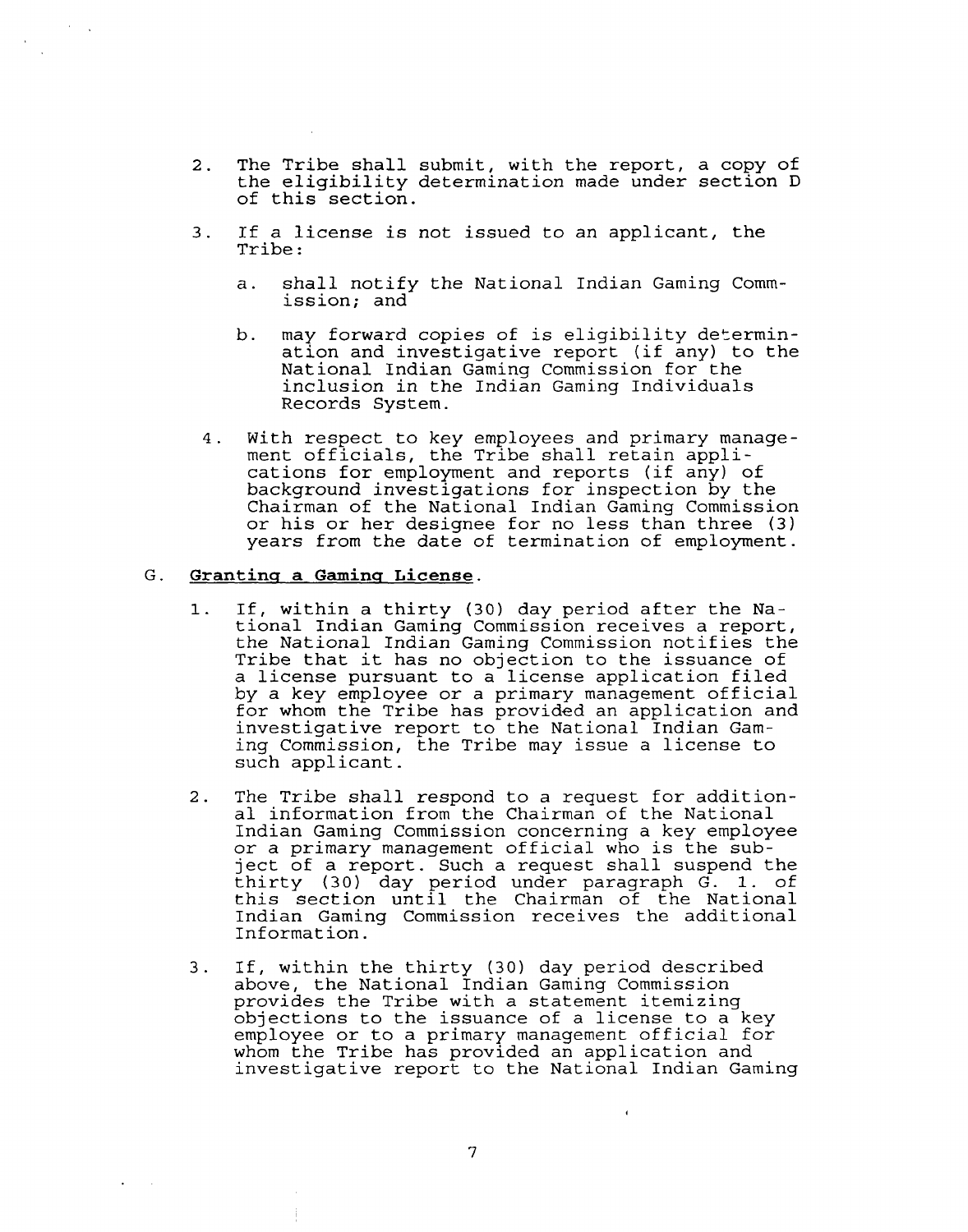Commission, the Tribe shall reconsider the application, taking into account the objections itemized by the National Indian Gaming Commission. The Tribe shall make the final decision whether to issue a license to such applicant.

#### **H. License Suspension.**

- If, after the issuance of a gaming license, the  $\mathbf{1}$ . Tribe receives from the National Indian Gaming Commission reliable information indicating that a key employee or a primary management official is not eligible for employment under subsection D. above, the Tribe shall suspend such license and shall notify in writing the licensee of the suspension and the proposed revocation.
- 2. The Tribe shall notify the licensee of a time and a place for a meeting on the proposed revocation of a license.
- 3. After a revocation hearing, the Tribe shall decide to revoke or to reinstate a gaming license. The Tribe shall notify the National Indian Gaming Commission of its decision.

#### VIII. Procedures for Resolving Disputes Between the Gaming Public and the Tribe or the Management **Contractor.**

The Flandreau Santee Sioux Tribe recognizes the<br>possibility of disputes concerning gaming disputes concerning gaming<br>he public. To resolve these activities with the public. disputes and promote the best interest of the Royal River Casino, the Tribe shall implement the following procedures for dispute resolution between the public and the Tribe or the Management Contractor.

- A. Any person who has any dispute or disagreement that involves currency, tokens, coins, jackpot wins or any other thing of value may pursue resolution in the following order if the issue is unresolved:
	- 1. Submit the dispute in writing to the Manager, Royal River Casino.
	- 2. Submit the dispute with a copy of the Manager's decision to the FSST Gaming Commission.
	- 3. Submit the written dispute, with both written decisions, to the Flandreau Santee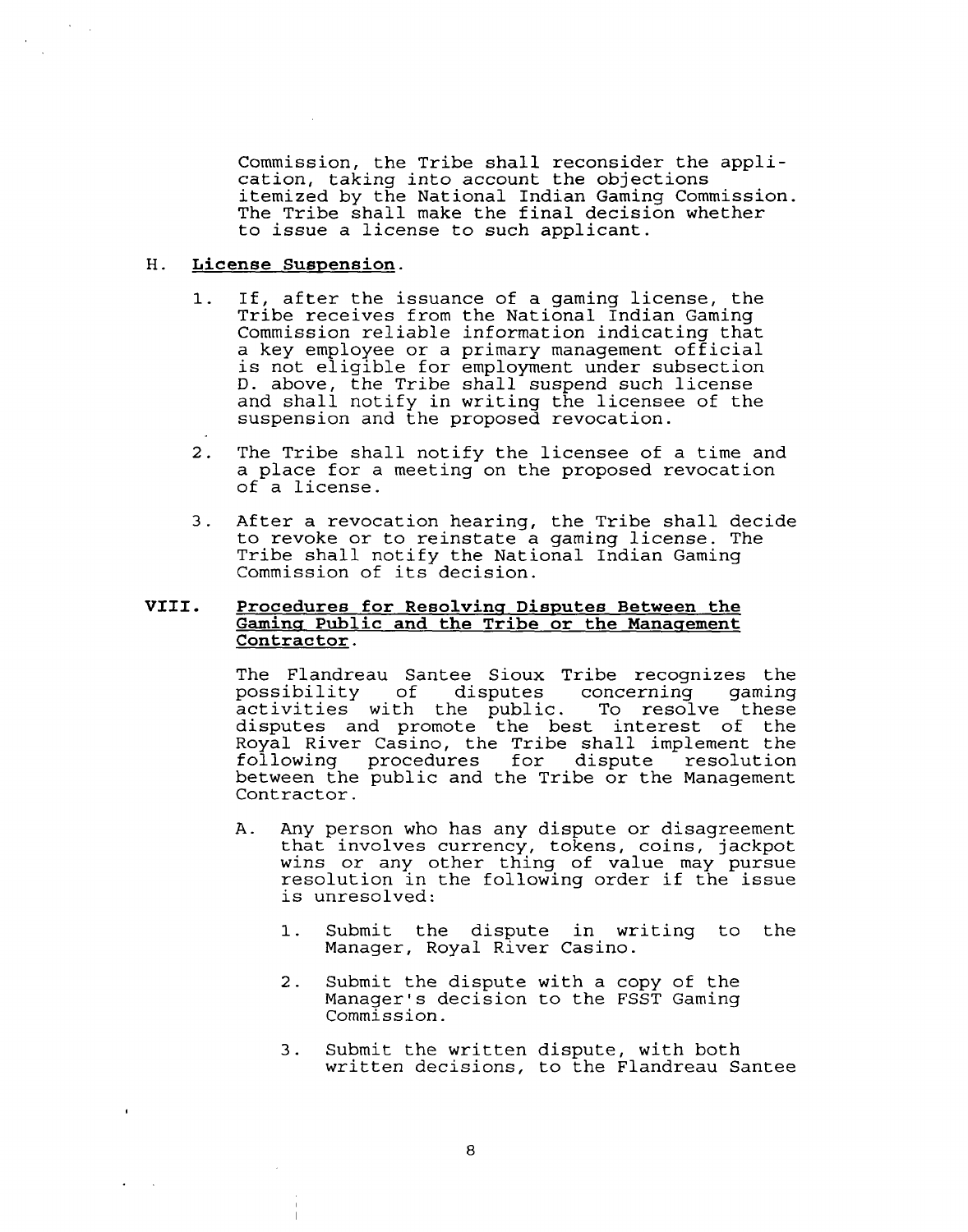Sioux Tribal Court, pursuant to the Tribal Law and Order Code.

B. The Complainant shall submit a written dispute to the General Manager, Royal River Casino. General Manager is hereby given the authority to resolve the dispute. A record of all proceedings, meetings or negotiation shall be preserved in written form by the General Manager. The General Manager shall file a written report detailing the resolution of any matter at this level.

Should any dispute not be resolved at level one, the General Manager shall inform the Complainant of their right to appeal the complaint to the Flandreau Santee Sioux Tribal Gaming Commission at level two. The Manager shall provide the Gaming Commission all necessary and pertinent information regarding the complaint. The Gaming Commission shall utilize Section 10.3 of the FSST Gaming Regulations to attempt to informally resolve the complaint. If there is no informal resolution of the complaint, the Gaming Commission shall proceed to a formal resolution pursuant to Section 10.5 of the Gaming Regulations.

The above two sections of the Gaming Regulations are utilized only for the dispute resolution and within this context shall not be utilized as disciplinary proceedings pursuant to Chapter 10 of the Gaming Regulations. The Gaming Commission shall have the authority to overrule any decision of the General Manager of the Royal River Casino for dispute resolution.

The Gaming Commission shall document and maintain<br>each dispute resolution matter presented for each dispute resolution matter presented for<br>resolution and shall notify in writing the notify in writing Complainant and the General Manager of the Gaming Commission's decision on the respective dispute. The complainant may appeal to level three if dissatisfied with the resolution at level two.

The Complainant may appeal the decision of the Gaming Commission to the Flandreau Santee Sioux Tribal Court. The Complainant shall be required to follow the rules of civil procedure as established within the Flandreau Santee Sioux Tribal Law annd Order Code.

#### IX. Designation of Agent Per Service of Process.

The Flandreau Santee Sioux tribal agent for service of process of any official determination,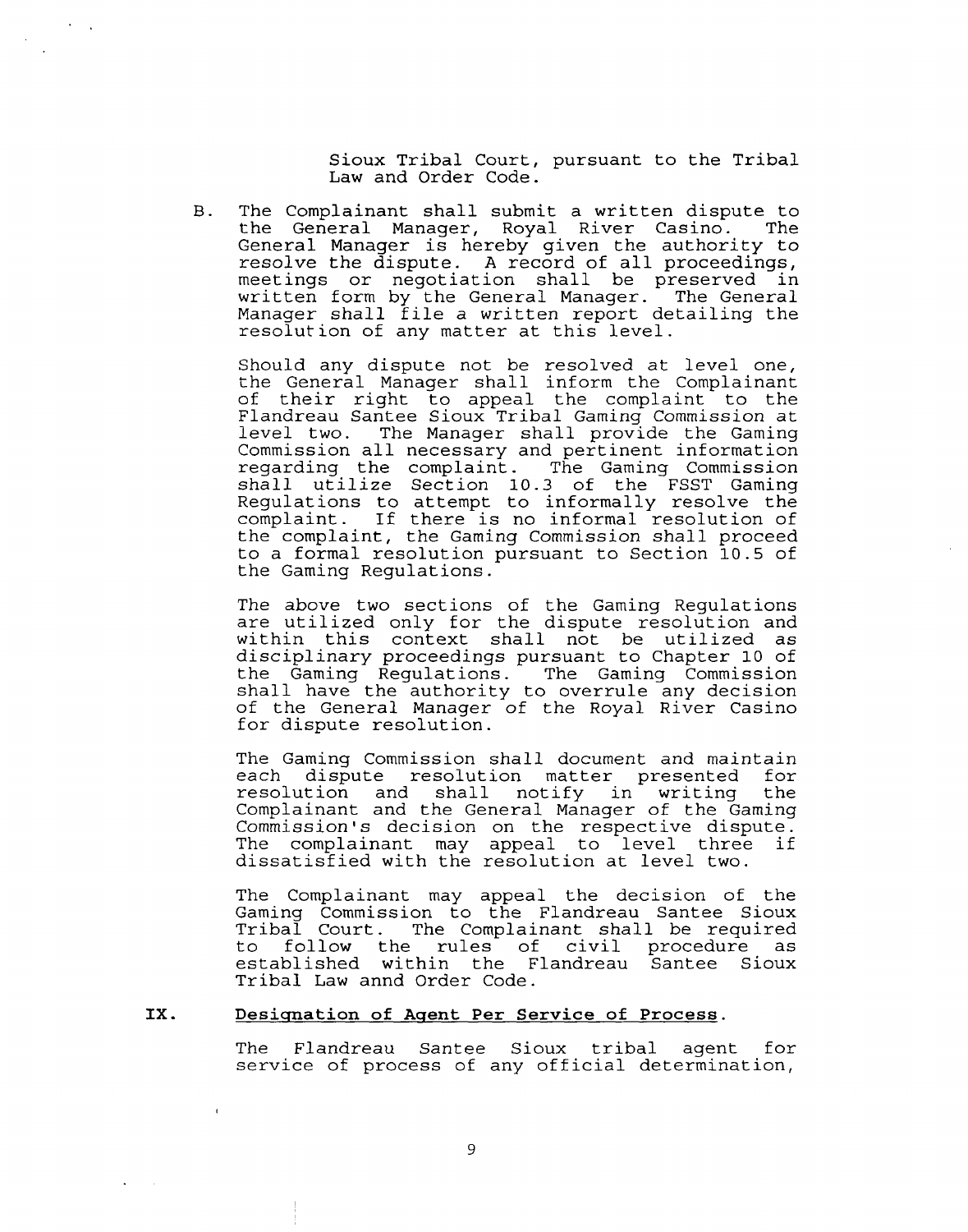order, or notice of violation from the National Indian Gaming Commission shall be the President of the Flandreau Santee Sioux Tribe, PO Box 283, Flandreau, SD 57028

#### $X$ . **Identification of Law Enforcement Aqencv for**  Fingerprints and Procedures for Criminal History **Check.**

The Flandreau Santee Sioux Tribe has entered into a contract with the Moody County Sheriff whereby the Moody County Sheriff will provide law enforcement duties for the Flandreau Santee Sioux Tribe within Indian country on the Flandreau Reservation. The Reservation. negotiable and renewable on an annual basis.

Pursuant to and in addition to the Tribal Gaming Ordinance No. 89-03 and the Tribal Gaminq Regulations, the following procedures shall apply<br>for fingerprints and criminal history fingerprints and investigation.

- A. The Sheriff or his designated agent will be the responsible official to perform fingerprints for all persons applying for a gaming license with the Royal River Casino.
- B. The Sheriff or his designated agent will submit the following information to the Gaming Commission for the State of South Dakota for a criminal history or background investigation:
	- **1.** a completed application for employment at the Royal River Casino;
	- 2. applicable fees paid by check, money order or cashier's check;
	- 3. original fingerprint card.

## **XI. Criminal History/Backqround Information.**

The Flandreau Santee Sioux Tribe entered into a Compact with the State of South Dakota pursuant to the Indian Gaming Regulatory Act. The Tribe has authorized the South Dakota State Gaming Commission investigations on behalf of the Tribe and the Tribal Gaming Commission. The State has agreed to conduct investigations upon receipt of an executed release of information from an applicant, a completed application for employment with the tribal gaming facility and payment of applicable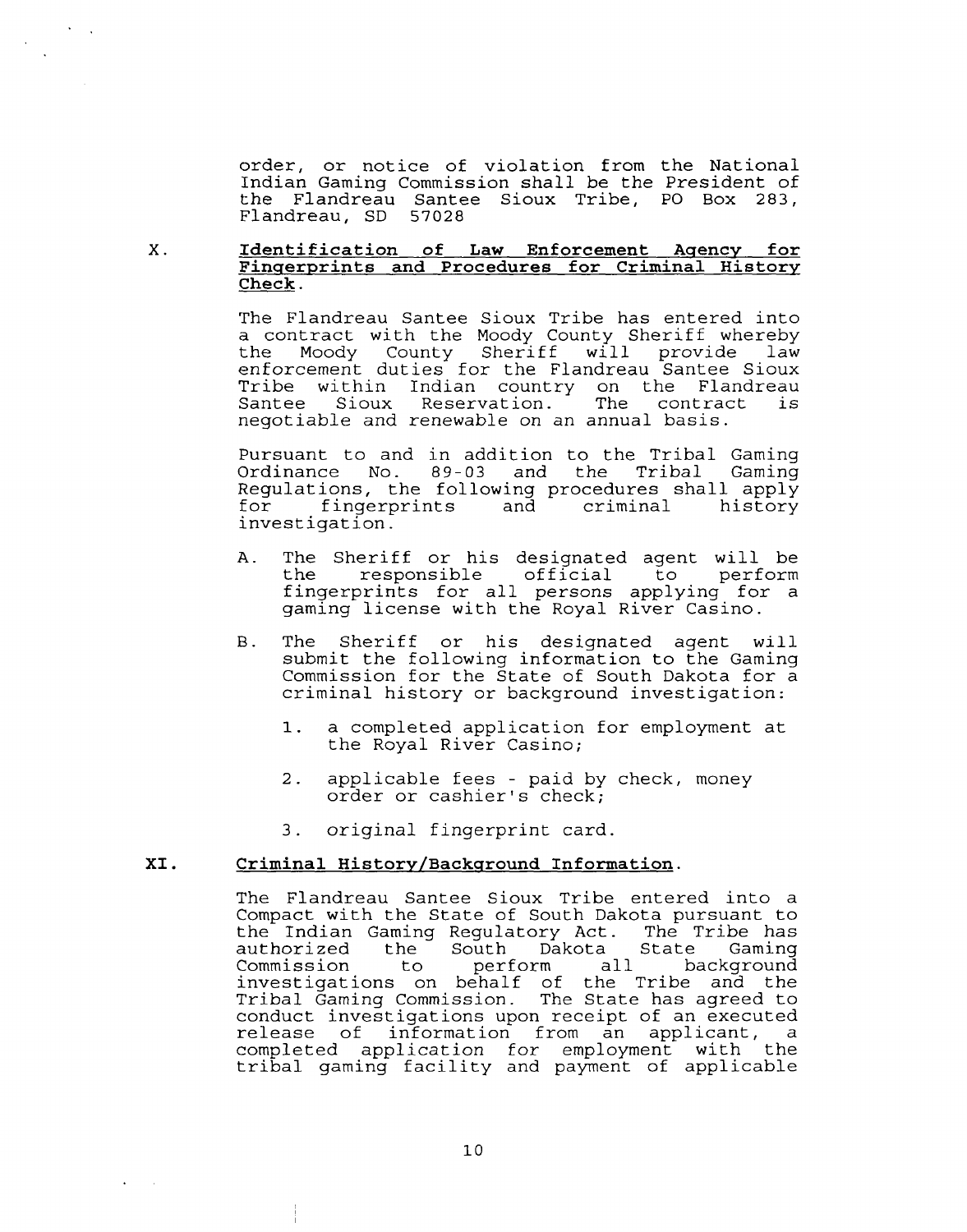fees, all as provided in the South Dakota Commission on Gaming Rules for investigations. The State shall provide the Commission with a written report regarding each applicant within thirty (30) days of the receipt of the request and fee or as soon thereafter as practical.

The Commission shall not issue a license to any unsuitable applicant. A suitable applicant is one who is determined suitable by the Tribal Gaming Commission a according to Tribal Ordinance and by the South Dakota Gaming Commission pursuant to<br>SDCL Ch. 42-7B and the South Dakota Gaming 42-7B and the South Dakota Gaming Commission Rules and Regulations.

Should the Tribal Gaming Commission disagree with the State's determination on suitability, the Tribal Gaming Commission may invoke the following arbitration procedure.

The dispute shall be determined by a three person binding Arbitration Board. One member of the Board shall be selected by the Tribal Gaming Commission, one member shall be selected by the State Gaming Commission, and one member shall be jointly selected by the State Gaming Commission and the Tribal Gaming Commission. Within thirty (30) days of the signing of this Agreement, the parties hereto shall appoint the members to the Arbitration Board for a three year term. In the event of death, resignation, or expiration of a term, new members shall be appointed on the same basis as the original members. The Arbitration Board shall determine whether the applicant is deemed suitable, taking into consideration the Ordinance and regulations adopted by the Tribal Gaming Commission and the statutes and rules adopted by the Tribal Gaming Commission and the statutes and rules adopted by the State of South<br>Dakota. The Arbitration Board shall further The Arbitration Board shall decide the suitability issue in the best interest of the public. If permitted by law, either the State or the Tribe may appeal the arbitration decision to Federal District Court.

#### D. Eligibility Determination.

The Tribe shall review a person's prior activities, criminal record, if any, and reputat ion, habits and associations to make a finding concerning the eligibility of a key employee or primary management official for employment in a gaming operation. If the